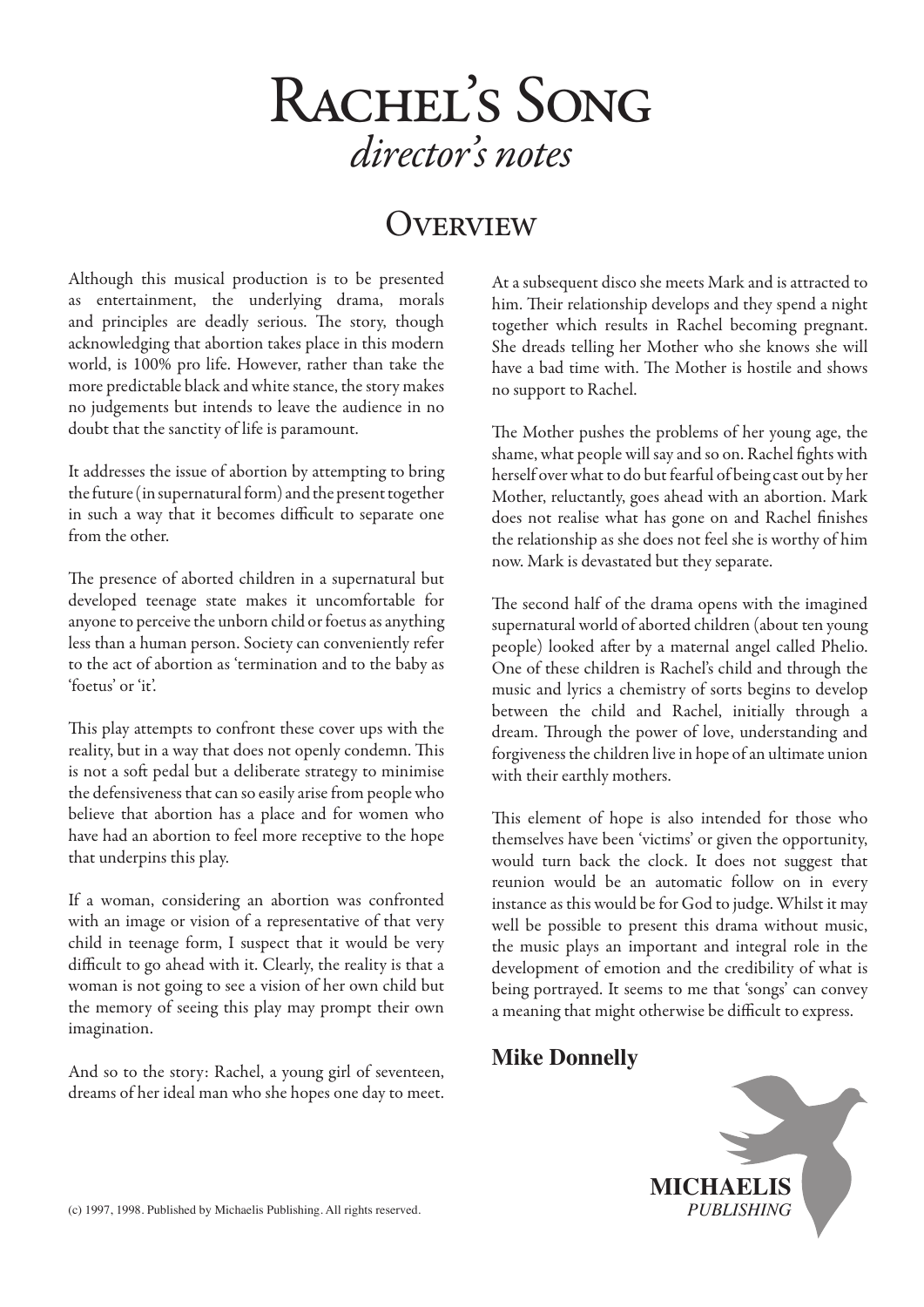

# CHARACTERS IN THIS DRAMA

# **Rachel**

a girl of 17 yrs (or so) who can act and sing – she is the main character portraying her part in a romance that goes sadly wrong.

## **Mark**

Rachel's boyfriend of around the same age-he should also be able to sing and act.

# **Rachel's Mum (Maureen)**

she could be 35 to 40 ish –a strong minded woman who does not take well to being thrust into a public drama concerning her daughters behaviour.

# **Rachel's Dad (Reg)**

far more affable and easy going especially with Rachel - he has always tended to play second fiddle to his wife.

# **Rachel's child**

a child in early teens who plays the part of the spiritual form of Rachel's aborted baby.

# **Spirit children**

a group of between 8 -10 early teens who represent all the world's aborted or miscarried children. They have one song in which they sing (Children of sadness).the rest of their presence is to take part in dance.

# **Phelio**

an angel guardian (can be any age) whose role is to care for this group of spirit children.

# **The choir**

a group of mixed voices who act out an additional narrative voice in song form- they are set apart from the acting area, perhaps in the wings or at the foot of the stage.

# **Narrator**

single spoken voice who adds link narrations between scenes –this person can stand at the edge of the stage or acting area or can simply be an out of sight voice who threads the story together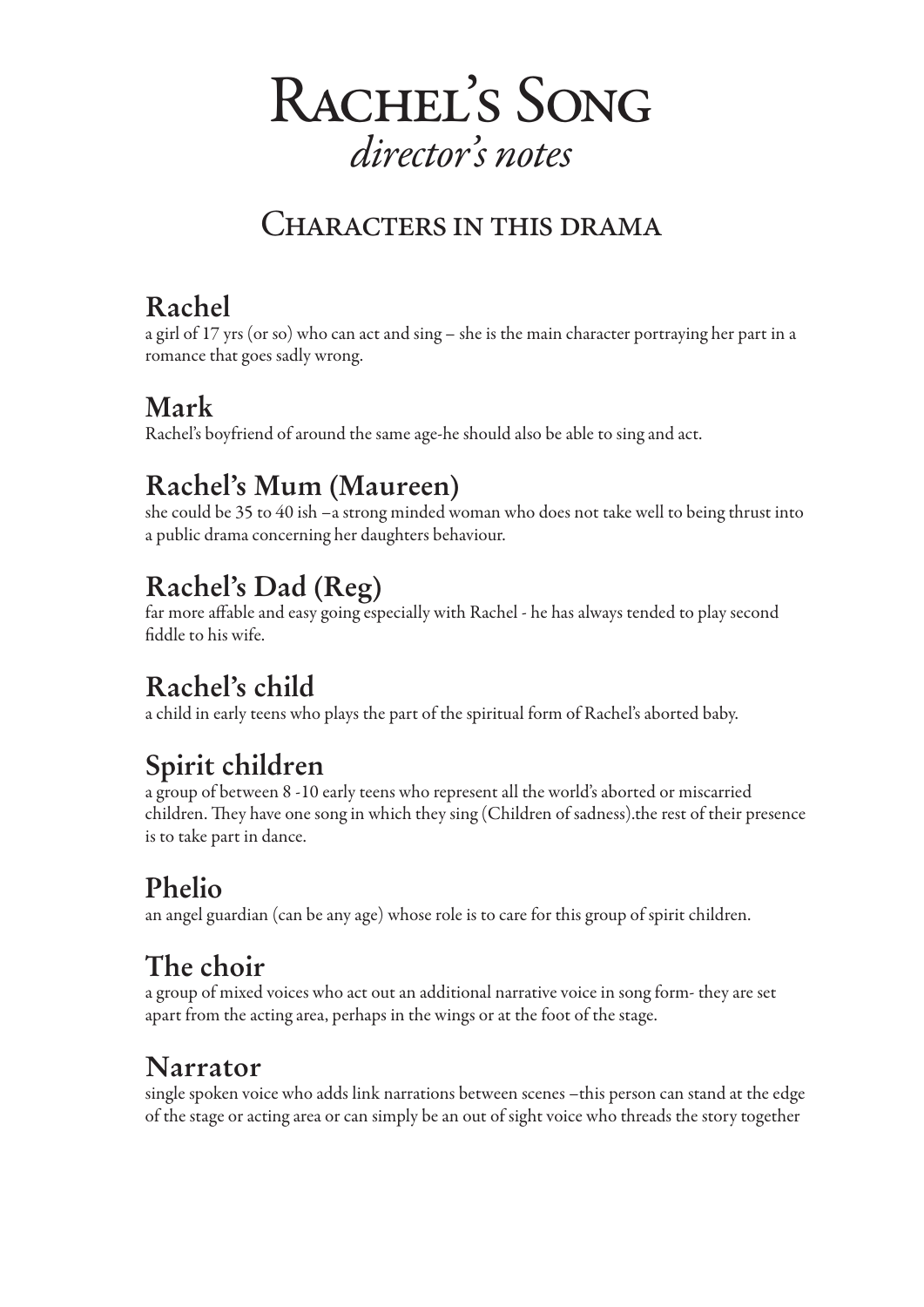

# SCENE GUIDANCE

There are twenty scenes and twenty five pieces of music *(see 'Notes For Shortened Version' for reduced production running time)*, some for the characters, some for the choir and some that are stand alone pieces such as the **Overture**, **Ballet** and **Dance of the Spirits**. There is a full score for vocals and instruments and a comprehensive backing CD where musical resources or time are limited.

### OVERTURE

In the full version this can be played as a build up to the commencement of the opening scene ie before the curtains draw back or prior to the actor appearing. In the shortened version this can be played quietly against the voice of the narrator before the alternative starting point (**Growing Pains**)

#### SCENE 1

Rachel sings her first song (**Rachel's Dream**). The props here can be simple ie a straight back chair. As she starts her daydreaming song she could sit facing the audience with her arms resting on the back of the chair. As the song progresses she could get up and sing, slowly walking around the stage. The audience will hopefully pick up the romantic dreaming of a young girl who has never tasted love. A dimming of the lights at the end of the song can prelude the opening up of the next scene which is a disco.

### SCENE 2

Flashing lights against a dimmed background should convey the atmosphere of a disco dance floor. The group of teenagers (used later as spirits) can be part of the dance scene. Rachel and Mark are drawn to each other and dance together until the music ends and the lights fade. A light hearted distraction during the disco scene is to have a choreographed dance routine of the teenagers (this provides a contrast against more sombre scenes to come.) At the end of the music the teenagers walk off the stage slowly in different directions leaving Rachel and Mark alone.

### SCENE 3

In this scene Rachel and Mark on the stage alone hold a vocal dialogue with each other whilst maintaining a slow waltz posture. The song (**Love Waltz**) poses questions of uncertainty, especially from Rachel, about how the relationship will work out. At each chorus the speed of the waltz movement can be speeded up in a circular motion as they sing the chorus words 'Round and around'. The last few notes of the 'outro' can end with the couple entwining in a hug.

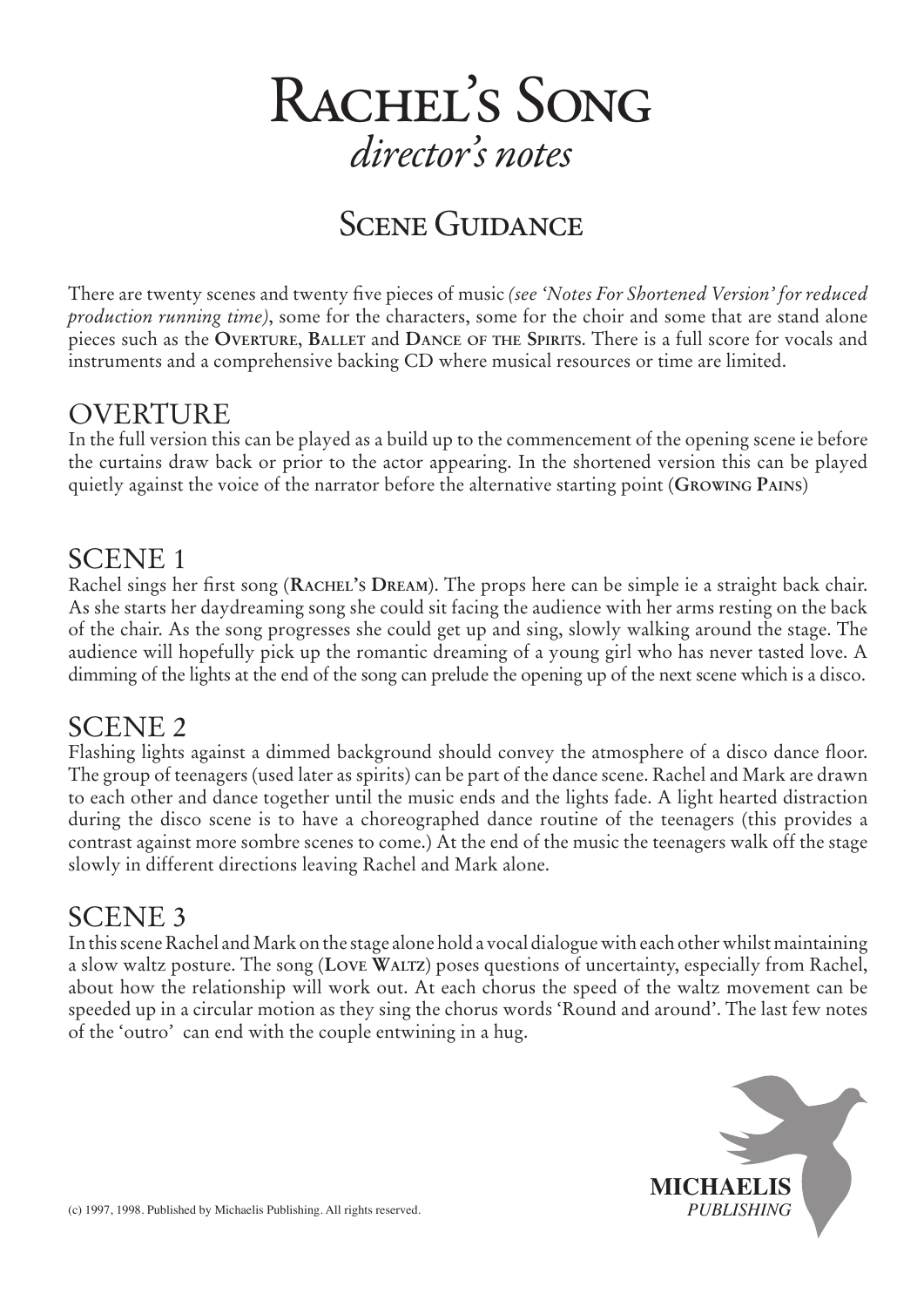### SCENE 4

Having developed a more intimate relationship as lovers Rachel and Mark express their feelings towards each other in duet form. (**You Came Into My Life**)

There need be no props just the couple walking slowly around the stage stopping and singing to each other when it is their turn to sing. During the musical interlude the couple can walk together slowly (holding hands) and from time to time just stopping and looking at each other. The scene can end with a kiss or an embrace.

#### SCENE 5 *[\*Shorter version could begin here - see 'Notes For Shortened Version']*

(**'Growing Pains**') Having discovered from her doctor that she is pregnant Rachel sings of the contrast between her earlier fantasies and the harsh reality of life. How does she tell her Mother and what will the reaction be? In her mind she desperately seeks the support of Mark to help her through this dilemma but she is alone. Again no props are really needed - Rachel just sings out to the audience as if they are able to offer support. As the lights dim Rachel bows her head and puts her hands over her face representing the intensity of her thoughts.

Between scenes 5 and 6 the choir sing '**Make Up Your Mind**'

### SCENE 6, 7 and 8

The next three scenes are closely linked 6) Rachel tells her Mum and Dad 7) The parents reactions to each other 8) The Mum's sense of being the 'bad guy'.

The three scenes should be played out as if they were seemless ie after telling her parents Rachel exits the stage crying, leaving her parents to argue with each other about their respective thoughts. Dad then leaves the stage in a huff whilst Mum remains and reflects on her own life and justification for her stance against Rachel and Reg.

A table and a couple of chairs help to represent the kitchen where this triangle of views takes place. The Dad is a bit of a 'softie'where Rachel is concerned whereas Maureen is reactive and seems more concerned about what people will think.

During the dialogue between Maureen and Reg there is a short musical interlude put in to allow some sense of Maureen's annoyance with Reg. She turns away from him glancing back occasionally with her arms folded. Each time Reg turns his head away but in the end has had enough and leaves after the final duet verse.

After Maureen's vocal reflections the lights should dim on her and fade out leaving the stage in darkness ready for the next scene.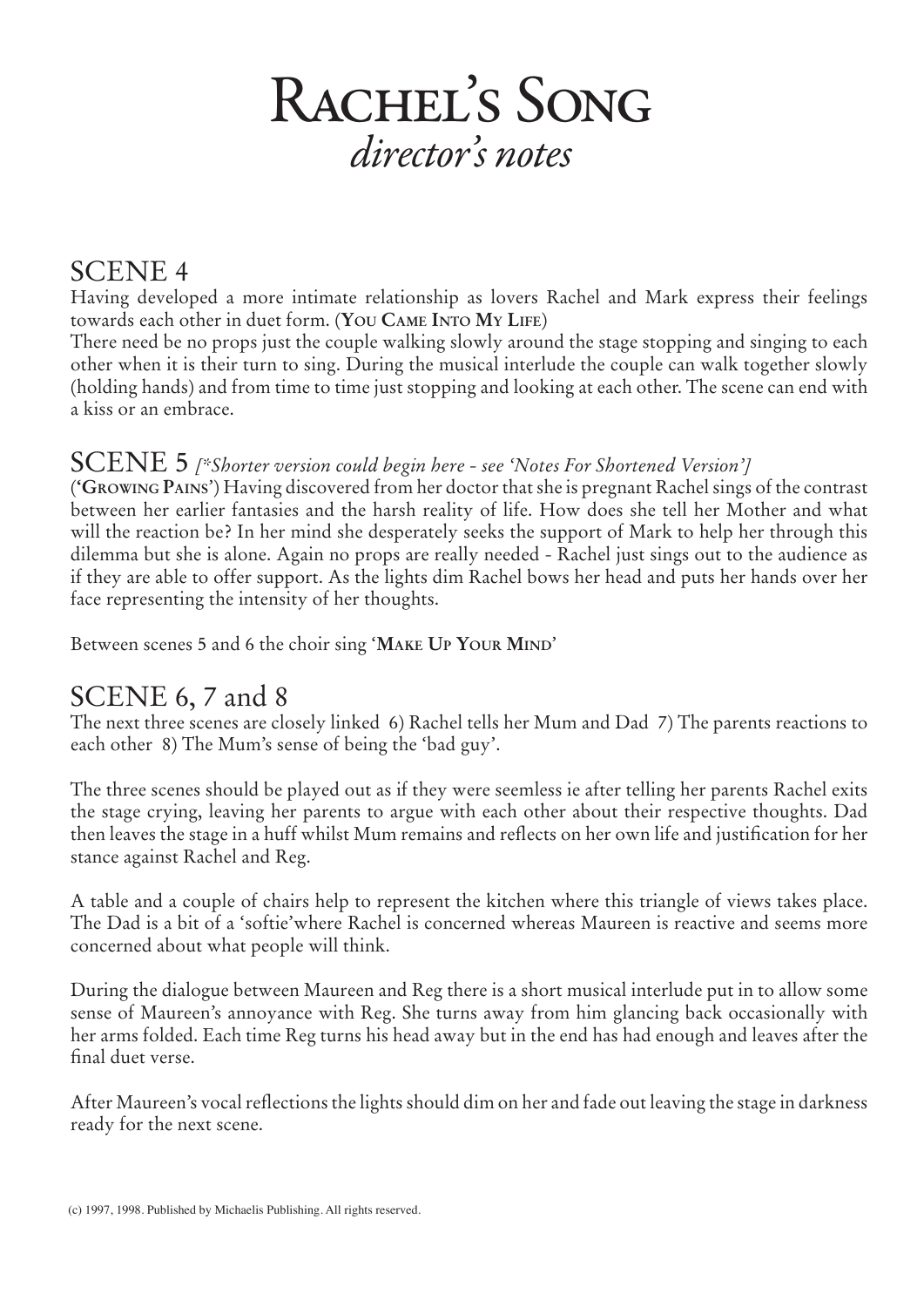## SCENE 9

Lights open to dimmed as Rachel slowly walks around the stage, head slightly down as she monotones the words of 'Quest' .This is a sombre few moments as Rachel tries to come to a decision about the pregnancy. She is pulled one way and then another as the pressures weigh heavy on her mind. There are moments of brightness as she considers the wonders of having a child. This is quite a dramatic acting scene for the person playing Rachel as this is really the heart of the drama. Props or backdrops are not really necessary as the song says it all.

Between scenes 9 and 10' the Choir sings 'Nowhere To HIDE'. It should follow on almost immediately after 'Quest' has ended.

### SCENE 10

Rachel and Mark act out this scene in duet form. Rachel tries to tell Mark that there is no future in their relationship, though she had not told him about the abortion. Mark in turn tries desperately to convince Rachel that she is wrong to end the relationship. The table and chairs from the earlier kitchen scene might provide a focus for this dialogue as this provides some opportunity to get up at points and so break up the sameness of the scene.

Between scenes 10 and 11 the Choir sings '**Martyr Or Fool**'

## SCENE 11

This scene ends the first half of the drama. Mark is alone on the stage and facing the audience. He sings out his confusion about Rachel to the audience as if he was talking to a counsellor. Mark could start off still sitting at the table (Rachel will have already left) but get up as the song progresses and move nearer to the edge of the stage so that it looks like he is engaging the audience. At the end the lights can go off and curtains close for a short intermission.

### SCENE 12

This is the commencement of the supernatural part of the drama. The Choir sing an impassioned '**Ora Pro Nobis**' and as the final chord fades away the lights come on to show a group of young teens in a happy yet transitional state.

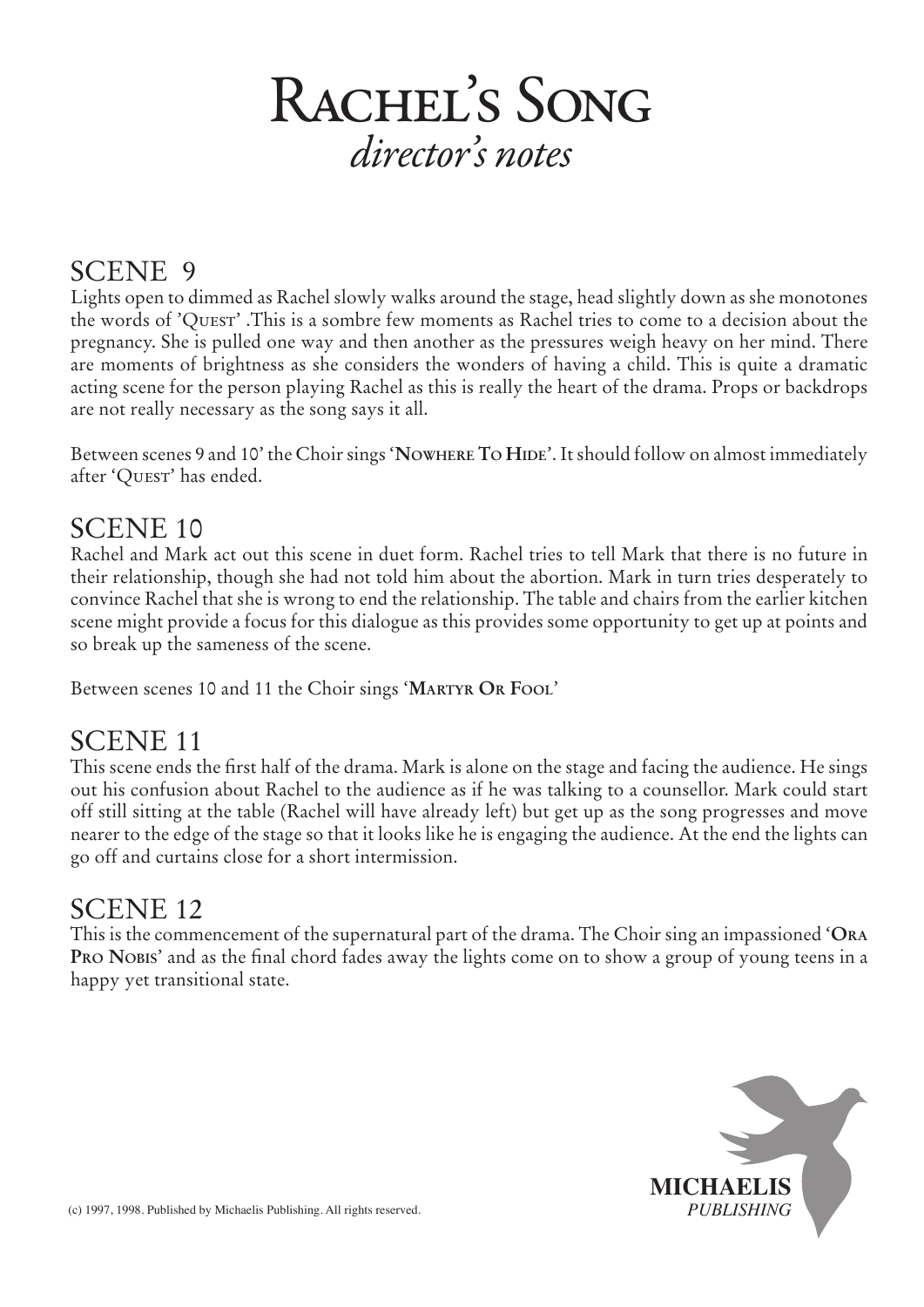## **INTERMISSION**

## SCENE 13

The intro starts immediately for the teens song 'CHILDREN OF SADNESS'. They could just stand in a line if there are only a few but if a dozen or more it could be more effective for them to stand in a tiered group. Arm movements (all doing the same) could be choreographed here especially as the phrase 'We' of the 'We are the children of sadness' is a long note and needs some sort of movement. The Choir join in gently with the chorus background. When the song is finished the children move to the back of the stage and sit cross legged on the floor.

#### SCENE 14

Rachel's child does not have a name in this drama because she had never been given any specific identity. When the intro of her song begins she slowly and deliberately rises (as she is part of the young group) and moves to the front of the stage facing the audience. Very simply she sings her song (**Rachel's Child**) and when the outro music is playing she moves back to join the others in the cross legged position.

#### SCENE 15

The children all arise together as the music begins for '**Dance Of The Spirits**' and perform a choreographed waltz time dance. When first performed it was effective that all the children were dressed in a chiffon type of material that had subtle colours and picked up the lights very well. It created a sort of fairy like effect which suited the fact that they were spirits dancing. When the song ends the children (except for Rachel's child) return to a cross legged posture but spread to create little groups around the stage. The lights go to black.

### SCENE 16

When the lights come on again Rachel is lying on the floor asleep (Props- pillow and small blanket) at the front of the stage with the children behind her in groups. When the music for this ballet style dance (**Dreaming**) is playing Rachel's child dances in and around the groups of children every now and then coming to the front and bending lower as if she was trying to gently touch her mother whilst she is sleeping. Rachel's child returns to sit with one of the groups and after a short pause Rachel wakes as if subconsciously aware of what has taken place and after the short intro music sings 'Our Father' It is sung twice, the second time supported with the choir. With a dramatic closing AMEN the lights should fade out allowing a few moments for the next scene to be set up.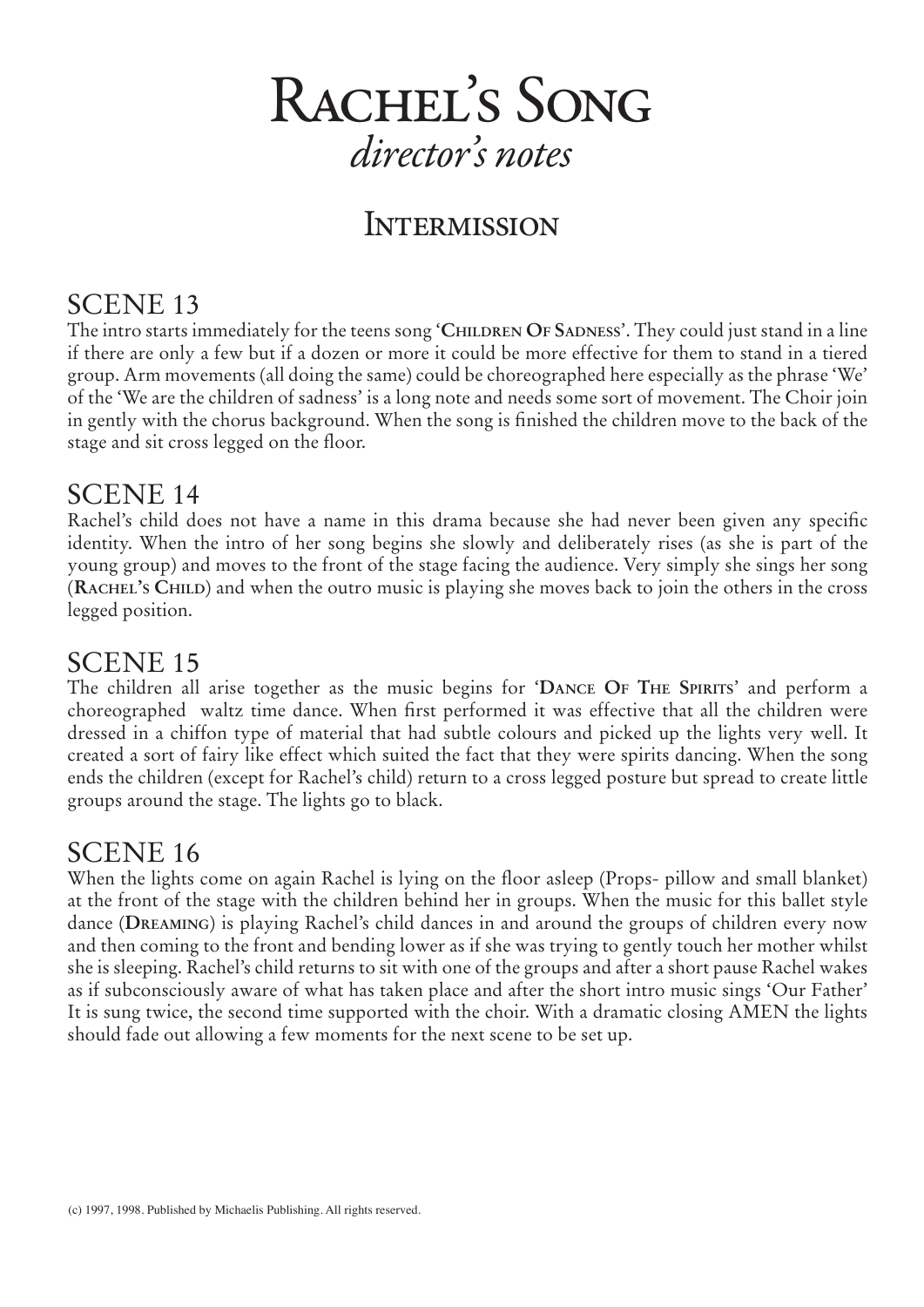### SCENE 17

The children all clammer silently around their guardian angel (Phelio) as if agitated by the chemistry that appeared to have been built up between Rachel and her child. Phelio setles them down around her in a circle and sings to them the comforting and reassuring song '**When A Child Has Love**' The scene closes with the lights dimming out gradually.

#### SCENE 18

When the lights come back on Rachel and Mark who have become reconciled sing together their duet (**Reprise** of '**You Came Into My Life**'-last verse.) After their long last note they move to the side of the stage slowly arm in arm as Phelio and Maureen enter the stage from the other side. The lights can stay on but an additional spot light or downward spot helps to make it clear that Phelio and Maureen are speaking to each other through different dimensions

### SCENE 19

Phelio and Maureen sing their duet ('**A New Tomorrow**') standing back to back (highlighting the fact that they are not physically aware of each other)as they move towards the end of their song the whole company slowly filters in from both sides behind them.

## SCENE 20

As soon as the song ends the **Finale** music intro begins and everyone sings the last verse of '**When A Child Has Love**' ending with a stirring finale chord. A sudden black out adds to the cue for hopeful applause when the lights come back on.

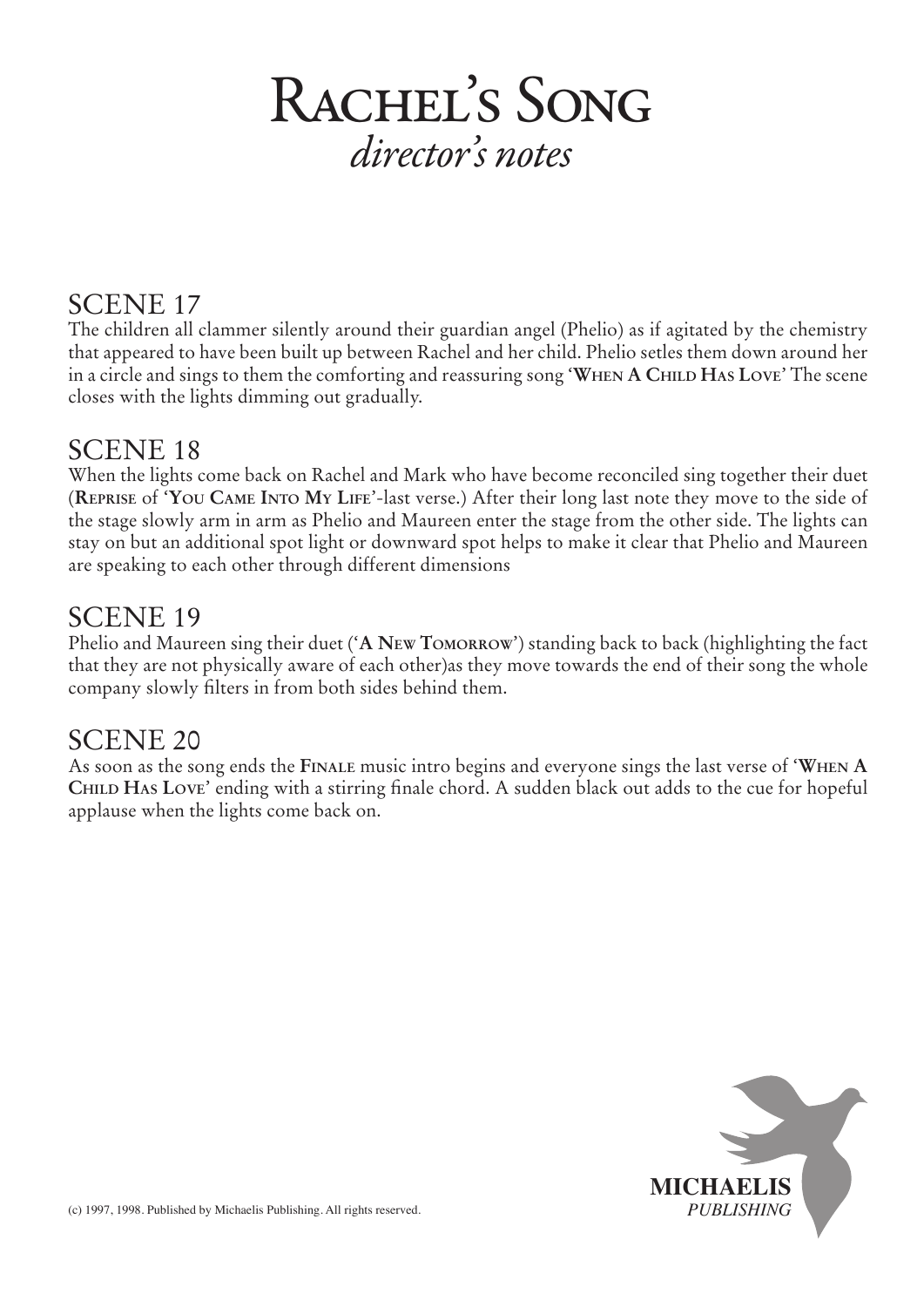

# Narration Notes

The following narrations can be spoken to link the storyline together more clearly:

### **Narration 1- between scenes 1***&***2**

Rachel's day dream of the man she will one day meet comes alive when she is attracted to a young man called Mark at a local disco.

### **Narration 2- between scenes 3***&***4**

Rachel and Mark see more and more of each other as the weeks go by and soon become lovers. After one such night together they begin to express how they feel about their relationship.

### **Narration 3 –between scenes 4***&***5.**

After a visit to her Doctor, Rachel learns that she is pregnant. She is scared and tries to think things through.

## **Narration 4- between scenes 8***&***9**

Rachel feels alone and wrestles with her thoughts. She is afraid to continue with the pregnancy without the support of her family, but something holds her back from telling Mark.

## **Narration 5 – between scenes 12** *&* **13**

These young people represent all aborted children in their spiritual life. Their song underlines their sense of obscurity and their need to be identified.

## **Narration 6 – between scenes 15** *&* **16**

Whilst Rachel sleeps, her child attempts to communicate with her through a telepathic vision. When Rachel awakes, the desire to respond is strong and she turns to the only prayer she can remember.

# **Narration 7 –between scenes 16** *&* **17**

The children become agitated and turn to Phelio, their spiritual guardian, to help them. Phelio gathers the children around her and soothes away their anxiety with her gentle words.

## **Narration 8 – between scenes 17** *&* **18**

Back on earth, Rachel and Mark find themselves again and later, Rachel's Mum, Maureen and Phelio, exchange thoughts independently across the dimension of earth and eternity.